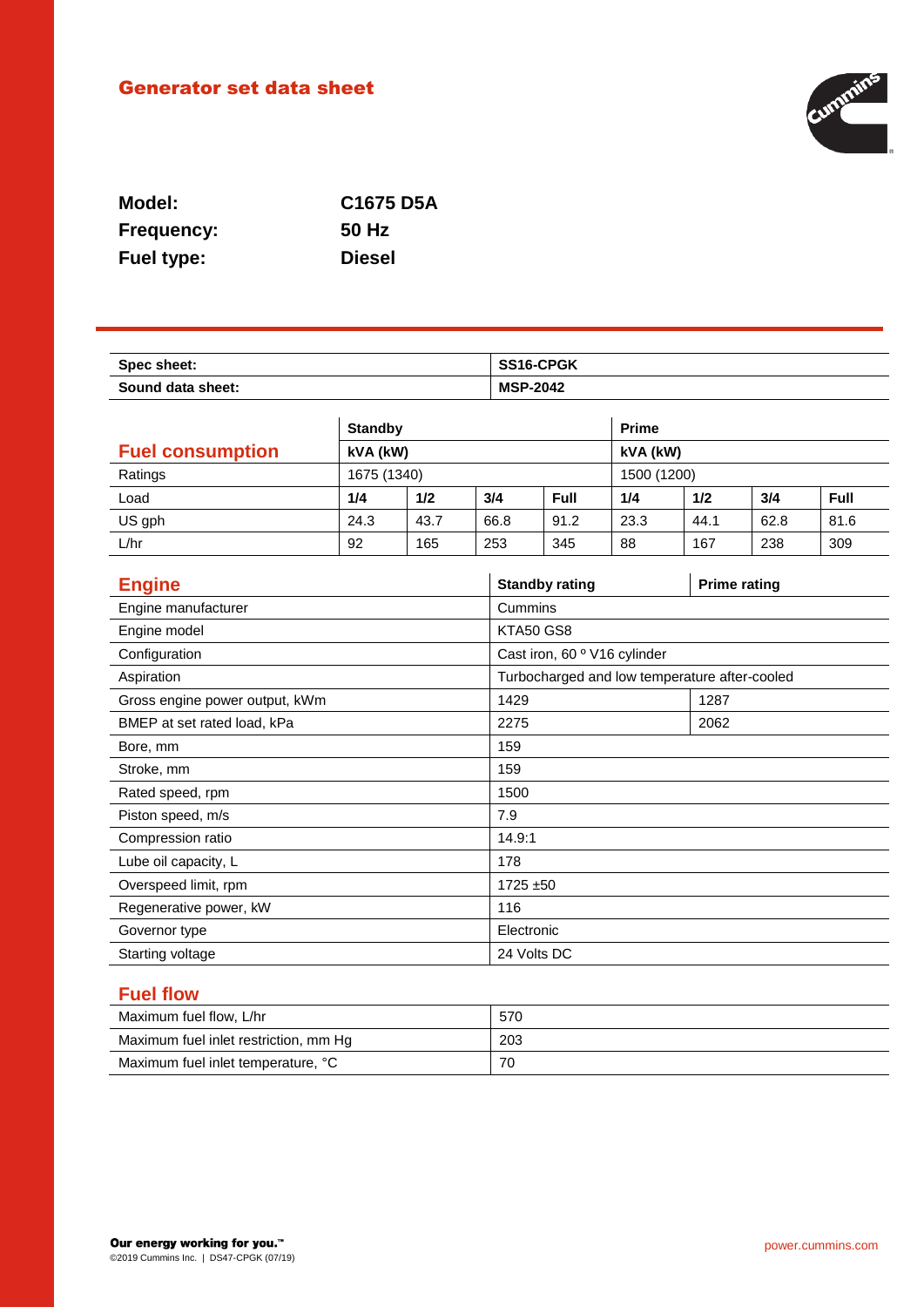|                                      | <b>Standby rating</b> | <b>Prime rating</b> |
|--------------------------------------|-----------------------|---------------------|
| Combustion air, m <sup>3</sup> /min  | 99.3                  | 94.9                |
| Maximum air cleaner restriction, kPa | 6.2                   |                     |

**Exhaust**

| Exhaust gas flow at set rated load, $m^3/m$ in | 261 | 242 |
|------------------------------------------------|-----|-----|
| Exhaust gas temperature, °C                    | 510 | 499 |
| Maximum exhaust back pressure, kPa             | 6.7 |     |

## **Standard set-mounted radiator cooling**

| Ambient design, °C                                              | 40    |       |
|-----------------------------------------------------------------|-------|-------|
| Fan load, kWm                                                   | 30.0  |       |
| Coolant capacity (with radiator), L                             | 496   |       |
| Cooling system air flow, $m^3$ /sec @ 12.7 mm H <sub>2</sub> O  | 21.7  |       |
| Total heat rejection, Btu/min                                   | 52430 | 44750 |
| Maximum cooling air flow static restriction mm H <sub>2</sub> O | 12.7  |       |

| Weights*            | Open  | <b>Enclosed</b> |
|---------------------|-------|-----------------|
| Unit dry weight kgs | 10348 | 18199           |
| Unit wet weight kgs | 10967 | 18818           |

\* Weights represent a set with standard features. See outline drawing for weights of other configurations.

| <b>Dimensions</b>                                           | Length | Width | Heiaht      |
|-------------------------------------------------------------|--------|-------|-------------|
| Standard open set dimensions mm                             | 5811   | 2033  | 2330        |
| Enclosed set standard dimensions (with exhaust stack)<br>mm | 12192  | 2438  | 2896 (3233) |

## **Genset outline**

#### Open set



#### Enclosed set



Outlines are for illustrative purposes only. Please refer to the genset outline drawing for an exact representation of this model.